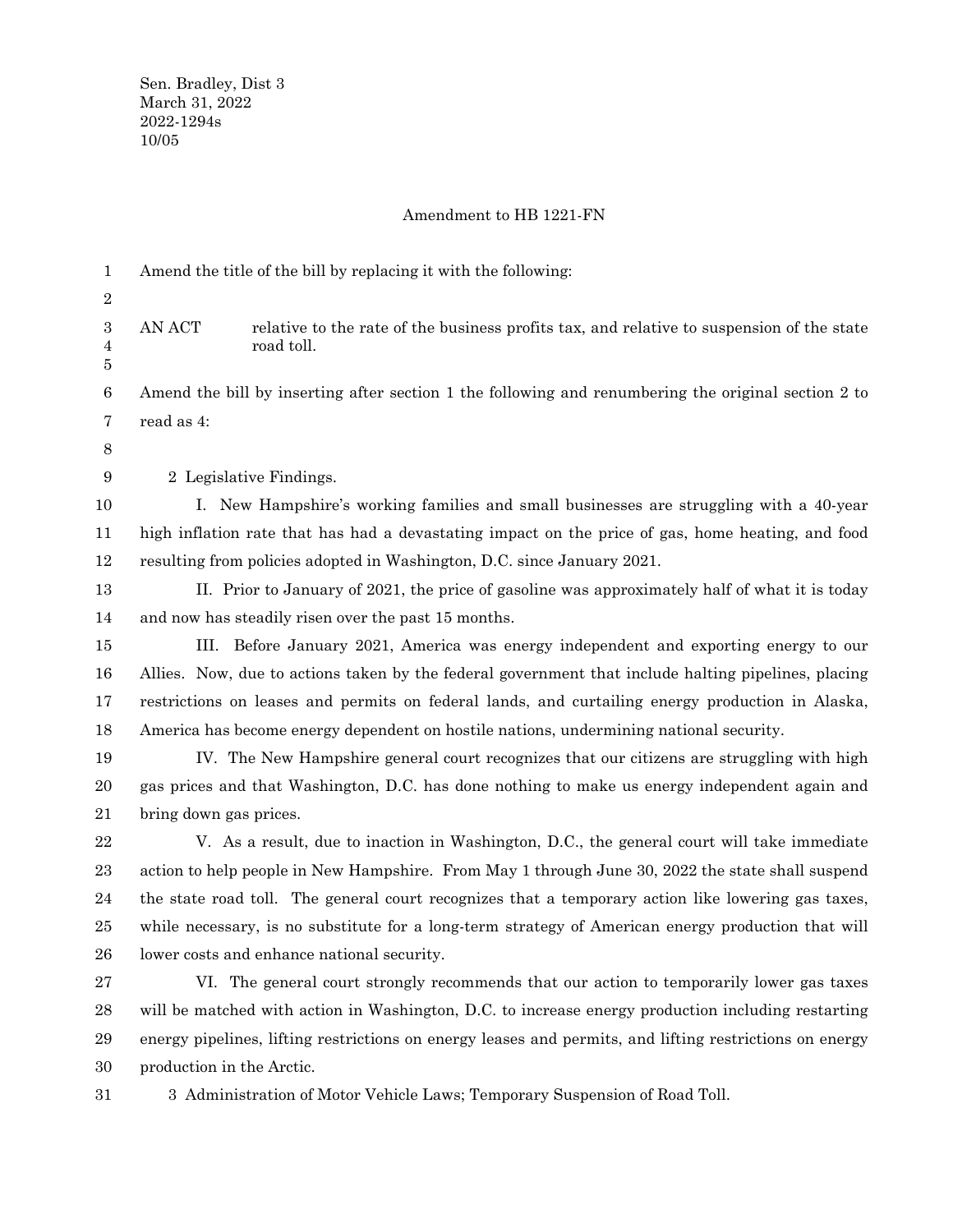## **Amendment to HB 1221-FN - Page 2 -**

I. For the period of May 1, 2022, through June 30, 2022, the levy and collection of the \$.18 per gallon road toll under RSA 260:32 and additional \$.042 per gallon road toll under RSA 260:32-a are hereby suspended. 1 2 3

II.(a) For the fiscal year ending June 30, 2022, the amount of \$20,000,000 is hereby appropriated from the general fund to the department of safety for deposit in the state highway fund. 4 5 6

(b) For the fiscal year ending June 30, 2022, the amount of \$6,000,000 is hereby appropriated from the general fund to the department of transportation. The department shall include this appropriation as revenue collected under RSA 260:32-a to be disbursed pursuant to RSA 260:32-b. 7 8 9 10

(c) Said appropriations shall not lapse. The governor is authorized to draw a warrant for said sums out of any money in the treasury not otherwise appropriated. 11 12

III. The commissioner of the department of transportation shall include the amounts appropriated under paragraph II in the calculation of apportionment A under RSA 235:23, I, for disbursement to cities, towns, and unincorporated places. 13 14 15

IV. The department of safety shall still require distributors to report sales and other information pursuant to RSA 260:38 during the road toll suspension. 16 17

V. The commissioner of the department of safety may waive administrative rules of the department, without prior approval of the joint legislative committee on administrative rules, as deemed necessary for the administration of the road toll suspension under this section. 18 19 20